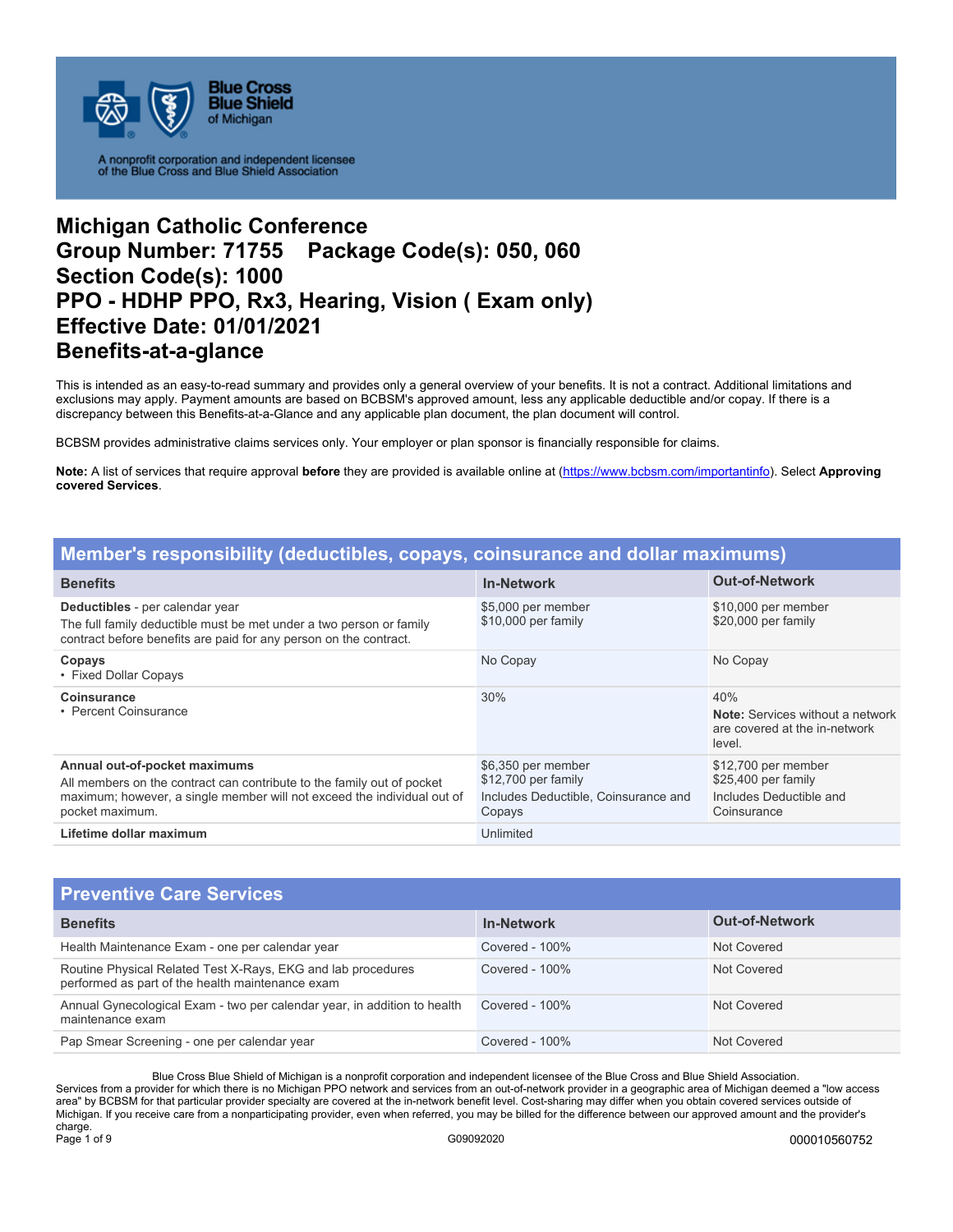| <b>Benefits</b>                                                                                                                                                                                                                                                                                                 | <b>In-Network</b> | <b>Out-of-Network</b>          |
|-----------------------------------------------------------------------------------------------------------------------------------------------------------------------------------------------------------------------------------------------------------------------------------------------------------------|-------------------|--------------------------------|
| Mammography Screening - one per calendar year<br>includes 3D Mammography                                                                                                                                                                                                                                        | Covered - 100%    | Covered - 60% after deductible |
| Contraceptive Methods and Counseling                                                                                                                                                                                                                                                                            | Not Covered       | Not Covered                    |
| Prostate Specific Antigen (PSA) screening - one per calendar year                                                                                                                                                                                                                                               | Covered - $100\%$ | Not Covered                    |
| Endoscopic Exams - one per calendar year                                                                                                                                                                                                                                                                        | Covered - $100\%$ | Covered - 60% after deductible |
| Well Child Care<br>• 8 visits, birth through 12 months<br>• 6 visits, 13 months through 23 months<br>• 6 visits, 24 months through 35 months<br>• 2 visits, 36 months through 47 months<br>Visits beyond 47 months are limited to one per member per calendar year<br>under the health maintenance exam benefit | Covered - $100\%$ | Not Covered                    |
| Immunizations - pediatric and adult                                                                                                                                                                                                                                                                             | Covered - $100\%$ | Not Covered                    |
|                                                                                                                                                                                                                                                                                                                 |                   |                                |

| <b>Physician Office Services</b>                                                                                              |                                |                                |
|-------------------------------------------------------------------------------------------------------------------------------|--------------------------------|--------------------------------|
| <b>Benefits</b>                                                                                                               | <b>In-Network</b>              | <b>Out-of-Network</b>          |
| Office Visits                                                                                                                 | Covered - 70% after deductible | Covered - 60% after deductible |
| Online Visits<br>Note: Services are payable when rendered through Blue Cross Online<br>Visits <sup>SM</sup> or BCBS providers | Covered - 70% after deductible | Covered - 60% after deductible |
| <b>Office Consultations</b>                                                                                                   | Covered - 70% after deductible | Covered - 60% after deductible |
| <b>Pre-Surgical Consultations</b>                                                                                             | Covered - 70% after deductible | Covered - 60% after deductible |

| <b>Emergency Medical Care</b>                                 |                                |                                |
|---------------------------------------------------------------|--------------------------------|--------------------------------|
| <b>Benefits</b>                                               | <b>In-Network</b>              | <b>Out-of-Network</b>          |
| <b>Hospital Emergency Room</b><br>Qualified medical emergency | Covered - 70% after deductible | Covered - 70% after deductible |
| Non-Emergency use of the Emergency Room                       | Not Covered                    | Not Covered                    |
| <b>Facility Urgent Care Services</b>                          | Covered - 70% after deductible | Covered - 60% after deductible |
| <b>Physician Urgent Care Services</b>                         | Covered - 70% after deductible | Covered - 60% after deductible |
| Ambulance Services - Medically Necessary Transport            | Covered - 70% after deductible | Covered - 70% after deductible |

| <b>Diagnostic Services</b>                       |                                |                                |
|--------------------------------------------------|--------------------------------|--------------------------------|
| <b>Benefits</b>                                  | <b>In-Network</b>              | <b>Out-of-Network</b>          |
| MRI, MRA, PET and CAT Scans and Nuclear Medicine | Covered - 70% after deductible | Covered - 60% after deductible |
| Diagnostic Tests, X-rays, Laboratory & Pathology | Covered - 70% after deductible | Covered - 60% after deductible |
| Radiation Therapy and Chemotherapy               | Covered - 70% after deductible | Covered - 60% after deductible |

## **Maternity Services Provided by a Physician**

| <b>Benefits</b>             | <b>In-Network</b>               | <b>Out-of-Network</b>          |
|-----------------------------|---------------------------------|--------------------------------|
| <b>Prenatal Care Visits</b> | Covered - $100\%$               | Covered - 60% after deductible |
| Postnatal Care Visits       | Covered - 100% after deductible | Covered - 60% after deductible |

Blue Cross Blue Shield of Michigan is a nonprofit corporation and independent licensee of the Blue Cross and Blue Shield Association. Services from a provider for which there is no Michigan PPO network and services from an out-of-network provider in a geographic area of Michigan deemed a "low access area" by BCBSM for that particular provider specialty are covered at the in-network benefit level. Cost-sharing may differ when you obtain covered services outside of Michigan. If you receive care from a nonparticipating provider, even when referred, you may be billed for the difference between our approved amount and the provider's charge.<br>Page 2 of 9 Page 2 of 9 G09092020 000010560752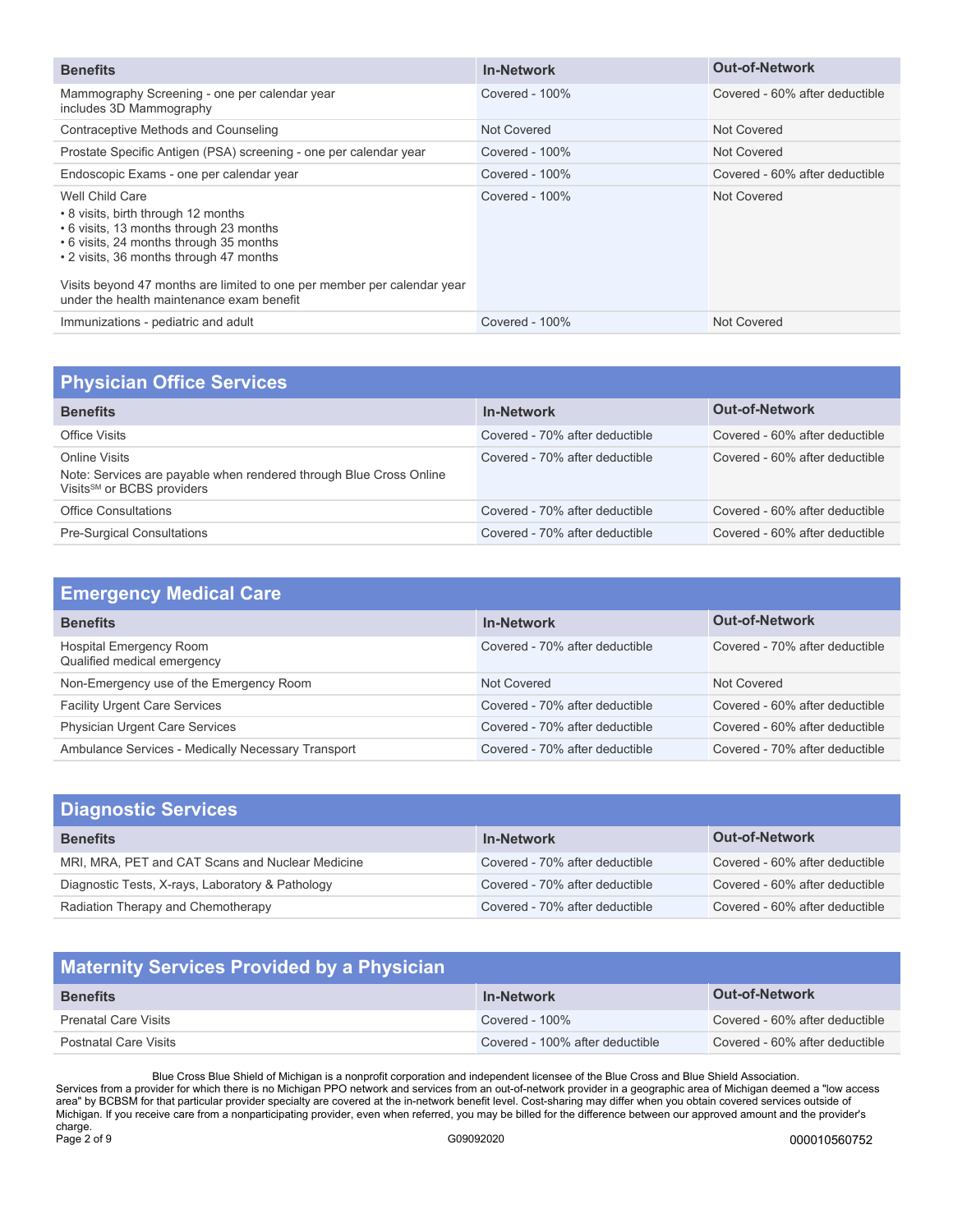| <b>Benefits</b>           | <b>In-Network</b>              | Out-of-Network                 |
|---------------------------|--------------------------------|--------------------------------|
| Delivery and Nursery Care | Covered - 70% after deductible | Covered - 60% after deductible |

## **Hospital Care** \* You have Blue Distinction Specialty Care Benefits (BDSC), please refer to the BDSC page for specific cost share information

| <b>Benefits</b>                                                                                             | <b>In-Network</b>              | <b>Out-of-Network</b>          |
|-------------------------------------------------------------------------------------------------------------|--------------------------------|--------------------------------|
| Semi-Private Room, Inpatient Physician Care, General Nursing Care,<br><b>Hospital Services and Supplies</b> | Covered - 70% after deductible | Covered - 60% after deductible |
| Inpatient Medical Care                                                                                      | Covered - 70% after deductible | Covered - 60% after deductible |

| <b>Alternatives to Hospital Care</b>                                         |                                 |                                 |
|------------------------------------------------------------------------------|---------------------------------|---------------------------------|
| <b>Benefits</b>                                                              | <b>In-Network</b>               | <b>Out-of-Network</b>           |
| Hospice Care                                                                 | Covered - 100% after deductible | Covered - 100% after deductible |
| Home Health Care                                                             | Covered - 70% after deductible  | Covered - 70% after deductible  |
| <b>Skilled Nursing</b><br>Limited to a maximum of 120 days per calendar year | Covered - 70% after deductible  | Covered - 70% after deductible  |

## **Surgical Services** \* You have Blue Distinction Specialty Care Benefits (BDSC), please refer to the BDSC page for specific cost share information

| <b>Benefits</b>                              | <b>In-Network</b>              | <b>Out-of-Network</b>          |
|----------------------------------------------|--------------------------------|--------------------------------|
| Surgery (includes related surgical services) | Covered - 70% after deductible | Covered - 60% after deductible |
| Sterilization                                | Not Covered                    | Not Covered                    |
| excludes reversal sterilization              |                                |                                |

| <b>Human Organ Transplants</b>                                                                                                                |                                 |                                                |
|-----------------------------------------------------------------------------------------------------------------------------------------------|---------------------------------|------------------------------------------------|
| <b>Benefits</b>                                                                                                                               | <b>In-Network</b>               | <b>Out-of-Network</b>                          |
| Specified Organ Transplants<br>In designated facilities only, when coordinated through BCBSM Human<br>Organ Transplant Program (800-242-3504) | Covered - 100% after deductible | Not covered except in designated<br>facilities |
| Kidney, Cornea, Bone Marrow and Skin                                                                                                          | Covered - 70% after deductible  | Covered - 60% after deductible                 |

| <b>Behavioral Health Services (Mental Health and Substance Use Disorder)</b>                      |                                                                  |                                                                  |
|---------------------------------------------------------------------------------------------------|------------------------------------------------------------------|------------------------------------------------------------------|
| <b>Benefits</b>                                                                                   | <b>In-Network</b>                                                | <b>Out-of-Network</b>                                            |
| Inpatient Mental Health Care and Substance Use Disorder Treatment                                 | Covered - 70% after deductible                                   | Covered - 60% after deductible                                   |
| Outpatient Mental Health Care and Substance Use Disorder Treatment<br>• Online Mental Health Care | Covered - 70% after deductible<br>Covered - 70% after deductible | Covered - 60% after deductible<br>Covered - 60% after deductible |

Blue Cross Blue Shield of Michigan is a nonprofit corporation and independent licensee of the Blue Cross and Blue Shield Association. Services from a provider for which there is no Michigan PPO network and services from an out-of-network provider in a geographic area of Michigan deemed a "low access area" by BCBSM for that particular provider specialty are covered at the in-network benefit level. Cost-sharing may differ when you obtain covered services outside of Michigan. If you receive care from a nonparticipating provider, even when referred, you may be billed for the difference between our approved amount and the provider's charge.<br>Page 3 of 9 Page 3 of 9 G09092020 000010560752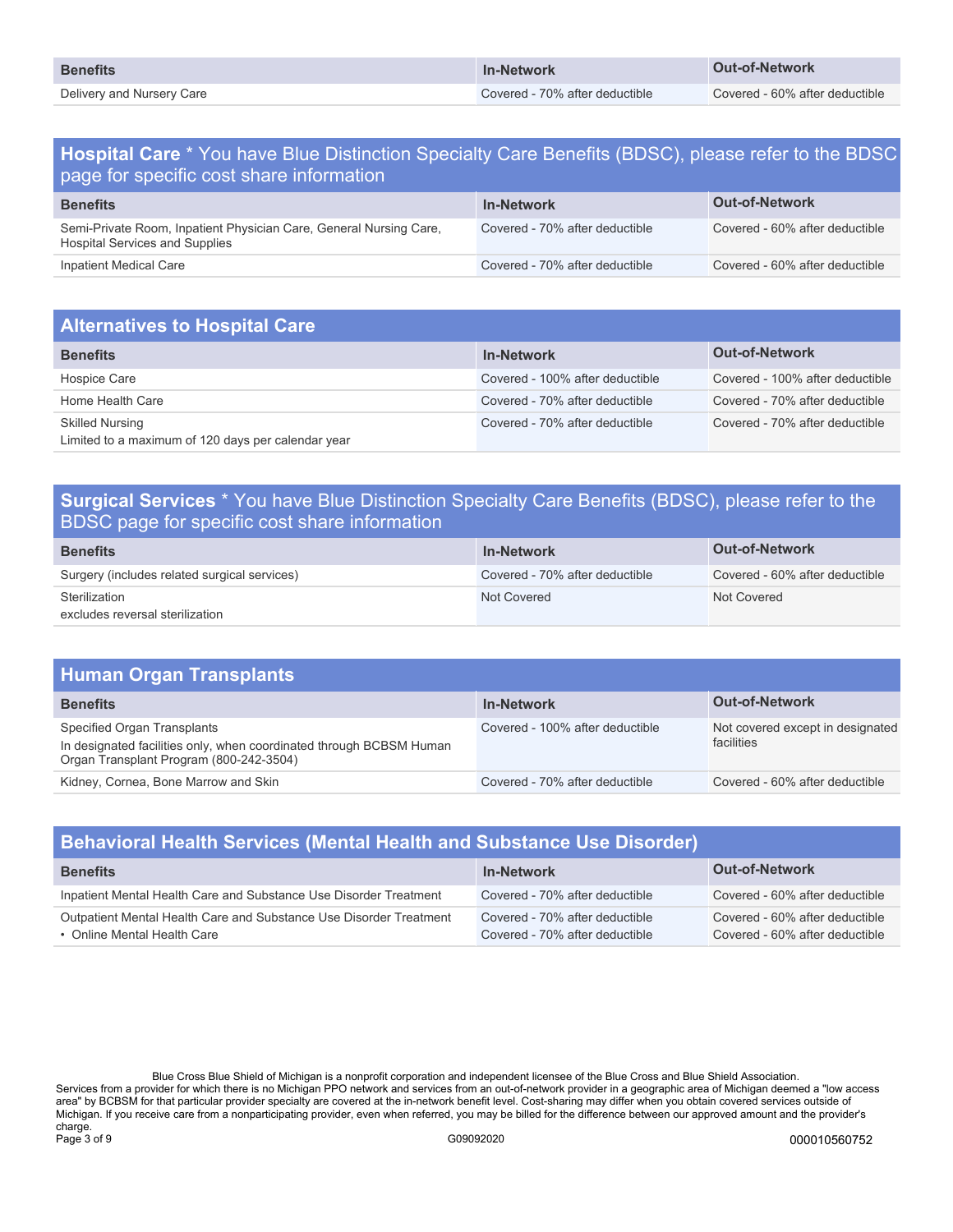| Autism Spectrum Disorders, Diagnoses and Treatment - Up to and including age 18                                                                                                                             |                                |                                |  |
|-------------------------------------------------------------------------------------------------------------------------------------------------------------------------------------------------------------|--------------------------------|--------------------------------|--|
| <b>Benefits</b>                                                                                                                                                                                             | <b>In-Network</b>              | <b>Out-of-Network</b>          |  |
| Applied Behavioral Analysis (ABA)<br>Pre-authorization required                                                                                                                                             | Covered - 70% after deductible | Covered - 60% after deductible |  |
| <b>Note:</b> Diagnosis of an autism spectrum disorder and a treatment<br>recommendation for ABA services must be obtained by an approved<br>autism evaluation center (AAEC) prior to seeking ABA treatment. |                                |                                |  |
| Physical, Occupational and Speech Therapy<br>Physical, Occupational and Speech therapy with an autism diagnosis is<br>unlimited                                                                             | Covered - 70% after deductible | Covered - 60% after deductible |  |
| <b>Nutritional Counseling</b>                                                                                                                                                                               | Covered - 70% after deductible | Covered - 60% after deductible |  |
|                                                                                                                                                                                                             |                                |                                |  |

| <b>Other Covered Services</b>                                                           |                                |                                |
|-----------------------------------------------------------------------------------------|--------------------------------|--------------------------------|
| <b>Benefits</b>                                                                         | <b>In-Network</b>              | <b>Out-of-Network</b>          |
| Cardiac Rehabilitation                                                                  | Covered - 70% after deductible | Covered - 60% after deductible |
| Chiropractic Spinal Manipulation<br>Limited to a maximum of 24 visits per calendar year | Covered - 70% after deductible | Covered - 60% after deductible |
| Durable Medical Equipment                                                               | Covered - 70% after deductible | Covered - 70% after deductible |
| Prosthetic and Orthotic Devices                                                         | Covered - 70% after deductible | Covered - 70% after deductible |
| <b>Private Duty Nursing Care</b>                                                        | Covered - 50% after deductible | Covered - 50% after deductible |
| Allergy Testing and Therapy                                                             | Covered - 70% after deductible | Covered - 60% after deductible |

| <b>Therapy Services</b>                   |                                |                                |
|-------------------------------------------|--------------------------------|--------------------------------|
| <b>Benefits</b>                           | <b>In-Network</b>              | <b>Out-of-Network</b>          |
| Physical, Occupational and Speech Therapy | Covered - 70% after deductible | Covered - 60% after deductible |

## **Blue Distinction Specialty Care**

**Blue Distinction Centers** identifies facilities that demonstrate proven expertise in delivering safe, effective, high-quality care for select specialty procedures.

**Blue Distinction Centers+** are Blue Distinction Centers that are also recognized for their expertise and cost-efficiency in delivering safe, effective, highquality specialty care.

| <b>Specialty</b>         | <b>BDC Plus Center</b> | <b>BDC Center</b>   | <b>In-Network</b>   | <b>Out-of-Network</b> |
|--------------------------|------------------------|---------------------|---------------------|-----------------------|
| <b>Bariatric Surgery</b> | Covered - 70% after    | Covered - 70% after | Covered - 60% after | Covered - 60% after   |
|                          | deductible             | deductible          | deductible          | deductible            |

Blue Cross Blue Shield of Michigan is a nonprofit corporation and independent licensee of the Blue Cross and Blue Shield Association. Services from a provider for which there is no Michigan PPO network and services from an out-of-network provider in a geographic area of Michigan deemed a "low access area" by BCBSM for that particular provider specialty are covered at the in-network benefit level. Cost-sharing may differ when you obtain covered services outside of Michigan. If you receive care from a nonparticipating provider, even when referred, you may be billed for the difference between our approved amount and the provider's charge.<br>Page 4 of 9 Page 4 of 9 G09092020 000010560752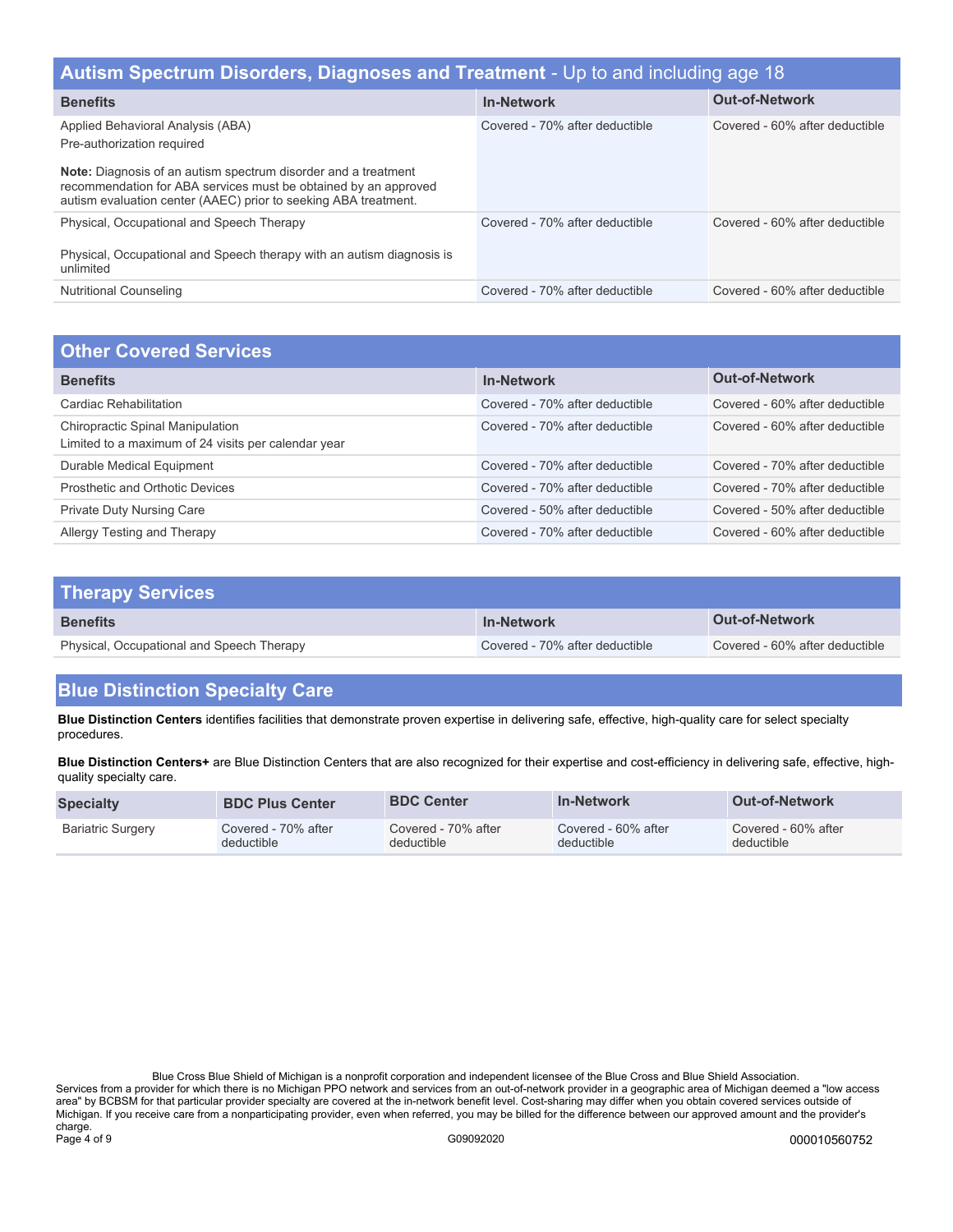

## **Michigan Catholic Conference Group Number: 71755 Package Code(s): 050, 060 Section Code(s): 1000 Hearing Care Coverage Effective Date: 01/01/2018 Benefits-at-a-glance**

This is intended as an easy-to-read summary and provides only a general overview of your benefits. It is not a contract. Additional limitations and exclusions may apply. Payment amounts are based on BCBSM's approved amount, less any applicable deductible and/or copay. If there is a discrepancy between this Benefits-at-a-Glance and any applicable plan document, the plan document will control.

BCBSM provides administrative claims services only. Your employer or plan sponsor is financially responsible for claims.

### **Covered services**

**To be payable, hearing care benefits must be received from a participating provider and in the order listed.** 

| <b>Benefits</b>                                                                                                        | <b>Participating Provider</b> | <b>Non-Participating Provider</b> |
|------------------------------------------------------------------------------------------------------------------------|-------------------------------|-----------------------------------|
| <b>Frequency Limitation</b>                                                                                            | Once every 36 months          |                                   |
| Audiometric Exam                                                                                                       | Covered - $100\%$             | Not Covered                       |
| Hearing Aid Evaluation                                                                                                 | Covered - $100\%$             | Not Covered                       |
| <b>Hearing Aid</b>                                                                                                     | Covered - $100\%$             | Not Covered                       |
| Member may be responsible for the difference in cost between our<br>approved amount and the charge of the hearing aid. |                               |                                   |
| <b>Hearing Aid Conformity Test</b>                                                                                     | Covered - 100%                | Not Covered                       |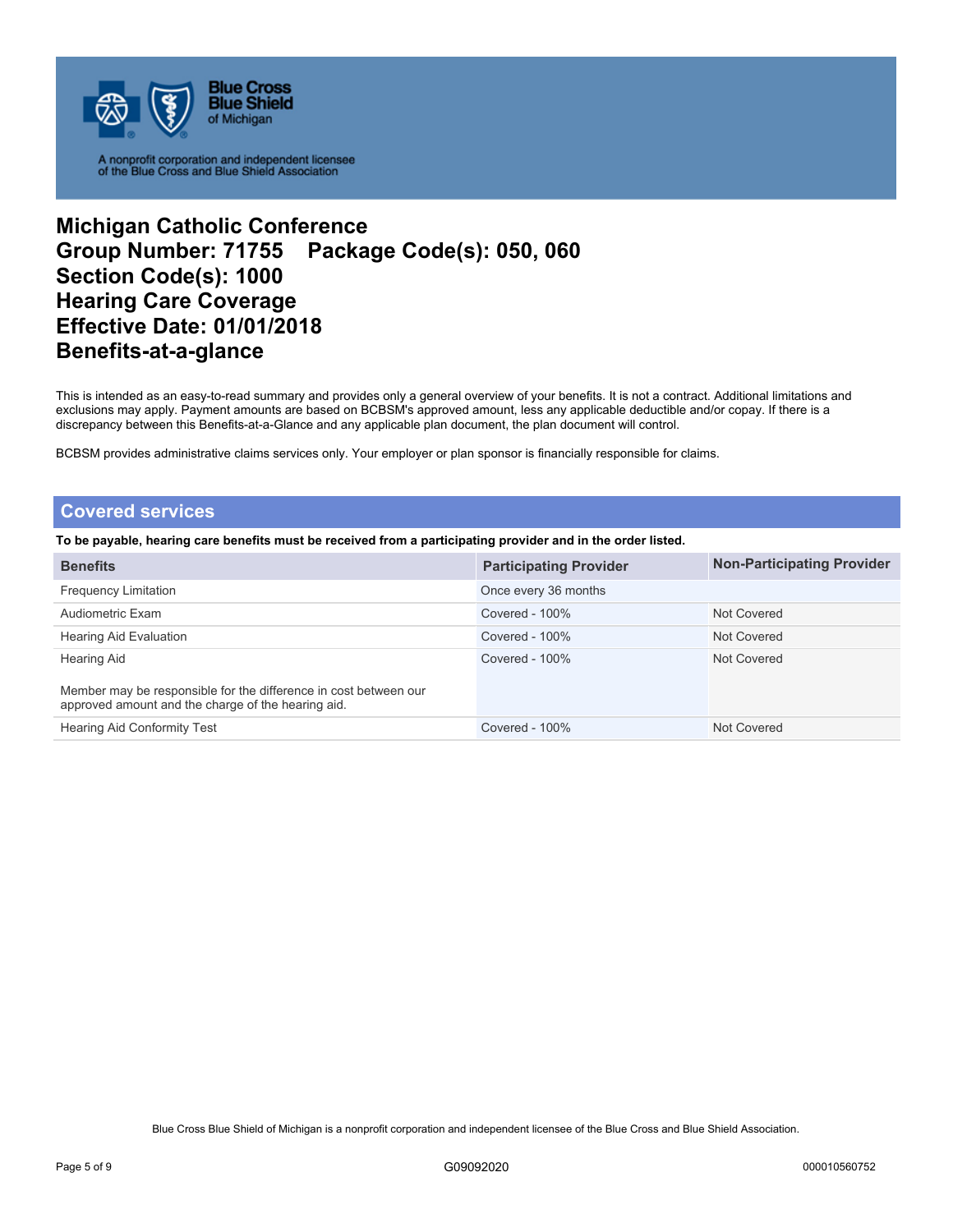

## **Michigan Catholic Conference Group Number: 71755 Package Code(s): 050, 060 Section Code(s): 1000 Prescription Drugs Effective Date: 01/01/2021 Benefits-at-a-glance**

This is intended as an easy-to-read summary and provides only a general overview of your benefits. It is not a contract. Additional limitations and exclusions may apply. Payment amounts are based on BCBSM's approved amount, less any applicable deductible and/or copay. If there is a discrepancy between this Benefits-at-a-Glance and any applicable plan document, the plan document will control.

BCBSM provides administrative claims services only. Your employer or plan sponsor is financially responsible for claims.

Your prescription drug copays, including mail order copays, may be subject to the same annual out-of-pocket maximum required under your medical coverage.

| <b>Member's responsibility (copays and coinsurance amounts)</b>                                                                                                                                                                                                                                                         |                                                                                                                                                              |  |
|-------------------------------------------------------------------------------------------------------------------------------------------------------------------------------------------------------------------------------------------------------------------------------------------------------------------------|--------------------------------------------------------------------------------------------------------------------------------------------------------------|--|
| <b>Benefits</b>                                                                                                                                                                                                                                                                                                         | Coverage                                                                                                                                                     |  |
| Deductible                                                                                                                                                                                                                                                                                                              | \$5,000 per individual<br>\$10,000 per family                                                                                                                |  |
| Retail - 30 day supply                                                                                                                                                                                                                                                                                                  | 30% coinsurance after deductible - Generic and Brand drugs                                                                                                   |  |
|                                                                                                                                                                                                                                                                                                                         | Prescriptions and refills obtained from a non-network pharmacy are<br>reimbursed at 75% of the approved amount, less the member's copay.                     |  |
| Retail and Mail Order - 90 day supply                                                                                                                                                                                                                                                                                   | 30% coinsurance after deductible - Generic and Brand drugs                                                                                                   |  |
| Specialty Drugs - 30 day supply<br>Retail and Mail Order                                                                                                                                                                                                                                                                | 30% coinsurance after deductible - Generic and Brand drugs                                                                                                   |  |
| <b>Exclusive Specialty Network:</b> We only cover specialty drugs when obtained<br>from our exclusive specialty pharmacy network. Covered drugs will be subject<br>to the member's cost-share requirements. If a member obtains specialty drugs<br>from any other provider, they may be responsible for the total cost. | Members are restricted to a 30 day supply at both retail and mail order<br>and certain specialty drugs are limited to only a 15 day supply for each<br>fill. |  |
| Adult and childhood select preventive immunizations as recommended by the<br>USPSTF, ACIP, HRSA or other sources as recognized by BCBSM that are in<br>compliance with the provisions of the PPACA                                                                                                                      | Covered - 100%                                                                                                                                               |  |
| <b>Additional Services</b>                                                                                                                                                                                                                                                                                              |                                                                                                                                                              |  |
| Oral and Injectable Contraceptives                                                                                                                                                                                                                                                                                      | Not Covered                                                                                                                                                  |  |
| <b>Smoking Cessation Drugs</b>                                                                                                                                                                                                                                                                                          | Covered                                                                                                                                                      |  |
| <b>Weight Loss Drugs</b>                                                                                                                                                                                                                                                                                                | Covered                                                                                                                                                      |  |
| <b>Impotency Drugs</b>                                                                                                                                                                                                                                                                                                  | Covered                                                                                                                                                      |  |
| <b>Infertility Drugs</b>                                                                                                                                                                                                                                                                                                | Not Covered                                                                                                                                                  |  |

Blue Cross Blue Shield of Michigan is a nonprofit corporation and independent licensee of the Blue Cross and Blue Shield Association.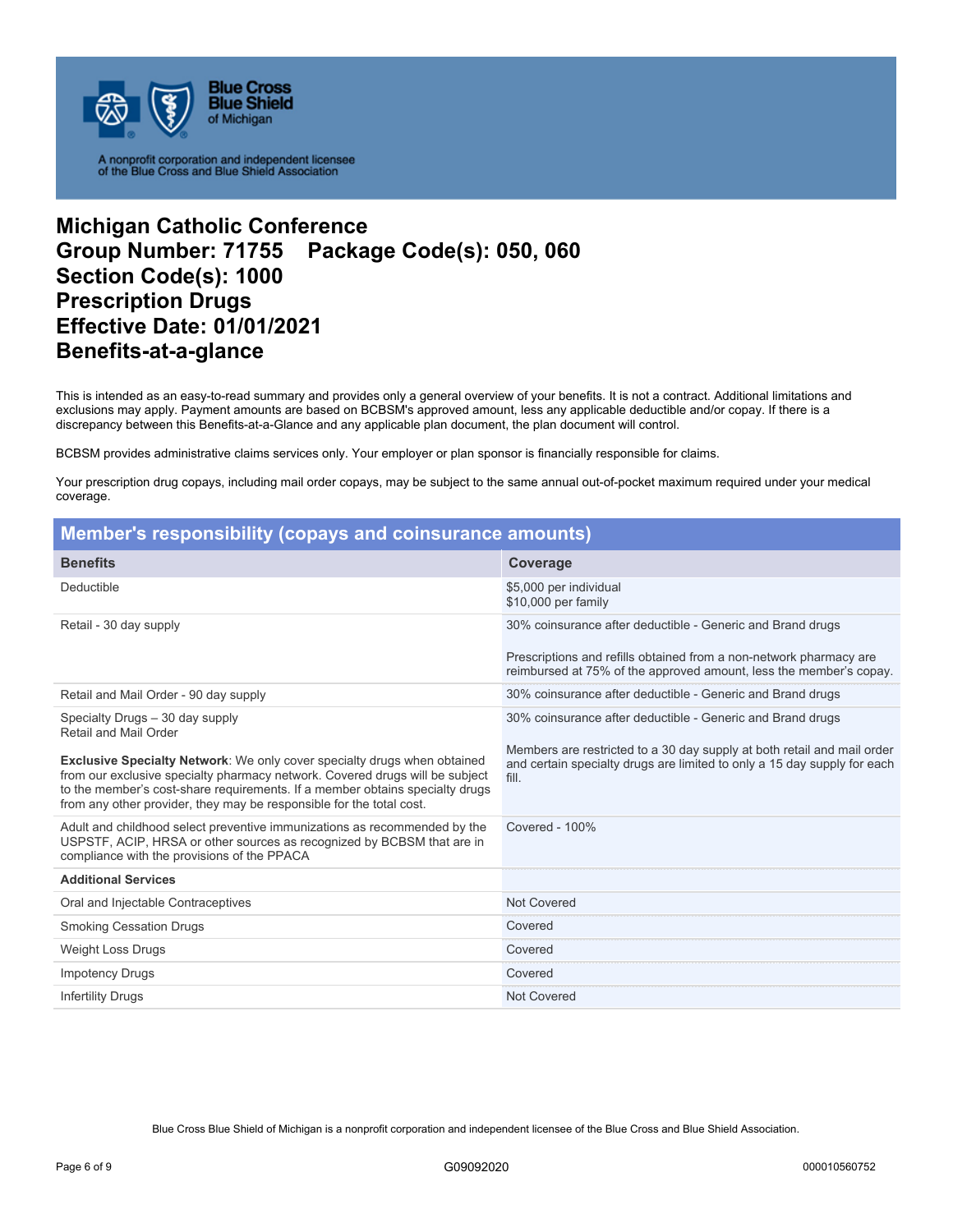| <b>Benefits</b>          | Coverage                                                                                                                                             |
|--------------------------|------------------------------------------------------------------------------------------------------------------------------------------------------|
| <b>Diabetic Supplies</b> | Includes:<br>Needles/Syringes - Covered at 100% if an injectable prescription drug<br>was filled within the last 120 days under the BCBSM Rx benefit |
|                          | Retail Test Strips and Lancets:<br>30% coinsurance after deductible                                                                                  |
|                          | Mail Order Test Strips and Lancets:<br>30% coinsurance after deductible                                                                              |
|                          |                                                                                                                                                      |

Blue Cross Blue Shield of Michigan is a nonprofit corporation and independent licensee of the Blue Cross and Blue Shield Association.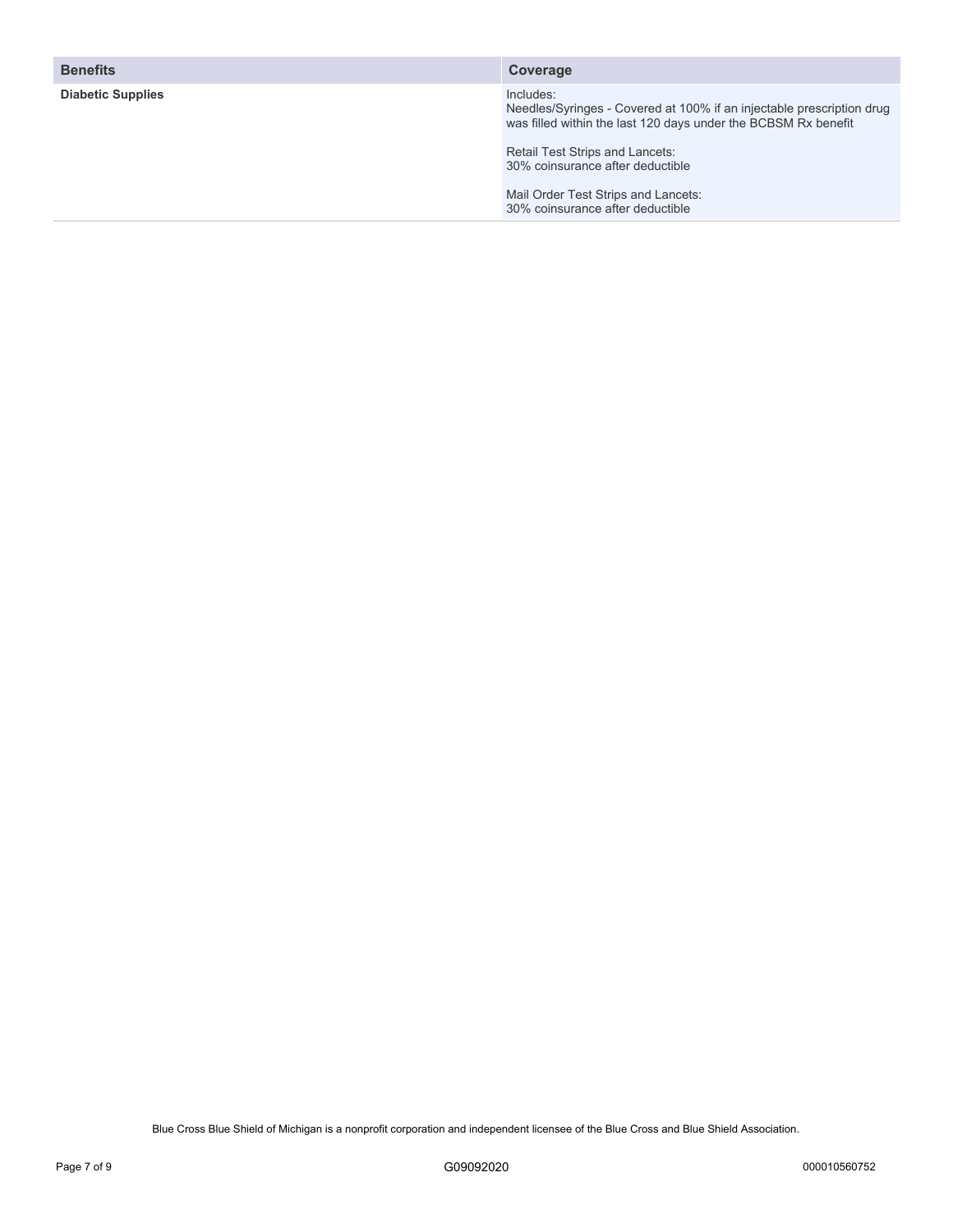

## **Michigan Catholic Conference Group Number: 71755 Package Code(s): 050, 060 Section Code(s): 1000 Vision Coverage - Blue Signature VSP Exam Only Effective Date: 01/01/2021 Benefits-at-a-glance**

This is intended as an easy-to-read summary and provides only a general overview of your benefits. It is not a contract. Additional limitations and exclusions may apply. Payment amounts are based on BCBSM's approved amount, less any applicable deductible and/or copay. If there is a discrepancy between this Benefits-at-a-Glance and any applicable plan document, the plan document will control.

BCBSM provides administrative claims services only. Your employer or plan sponsor is financially responsible for claims.

Blue Vision benefits are provided by Vision Service Plan (VSP), the largest provider of vision care in the nation. VSP is an independent company providing vision benefit services for Blues members. To find a VSP doctor, call **1-800-877-7195** or log on to the VSP Web site at **vsp.com**.

#### **Value added discounts**

Laser VisionCare<sup>sM</sup> – VSP has contracted with many of the nation's finest laser surgery facilities and doctors, offering you a discount off PRK and LASIK surgeries, available through contracted laser centers. Visit VSP's Web site at **vsp.com** to learn more about this exciting program. **Prescription glasses** – Your plan provides unlimited use of the 20 percent discount on glasses as long as an eye exam has been performed in the last 12 months.

**Contact lenses** – VSP also offers valuable savings on annual supplies of certain brands of contacts. Visit **vsp.com** or ask your doctor for details.

#### **Locating your VSP network doctor**

When you obtain services from a VSP network doctor, you get the most value from your VSP benefit. VSP offers two convenient ways to locate a VSP doctor near your home or office, or to verify your doctor is a VSP network doctor:

• Visit the VSP Web site at **vsp.com** 

• Call VSP Member Services at **1-800-877-7195** 

| <b>Member's responsibility (copayments)</b> |                           |                                             |  |
|---------------------------------------------|---------------------------|---------------------------------------------|--|
| <b>Benefits</b>                             | <b>VSP Network Doctor</b> | <b>Non-VSP Provider</b>                     |  |
| Eye Exam                                    | \$25 copay                | Reimbursement up to \$35 less<br>\$25 copay |  |
| Lenses and/or frames                        | Not applicable            | Not applicable                              |  |

| Eye exams                                                                                                                                                                                     |                           |                                                       |
|-----------------------------------------------------------------------------------------------------------------------------------------------------------------------------------------------|---------------------------|-------------------------------------------------------|
| <b>Benefits</b>                                                                                                                                                                               | <b>VSP Network Doctor</b> | <b>Non-VSP Provider</b>                               |
| Complete eye exam by an ophthalmologist or optometrist. The exam<br>includes refraction, glaucoma testing and other tests necessary to<br>determine the overall visual health of the patient. | Covered - \$25 copay      | Covered - reimbursement up to<br>\$35 less \$25 copay |
|                                                                                                                                                                                               | Once every 12 months      |                                                       |

Blue Cross Blue Shield of Michigan is a nonprofit corporation and independent licensee of the Blue Cross and Blue Shield Association.